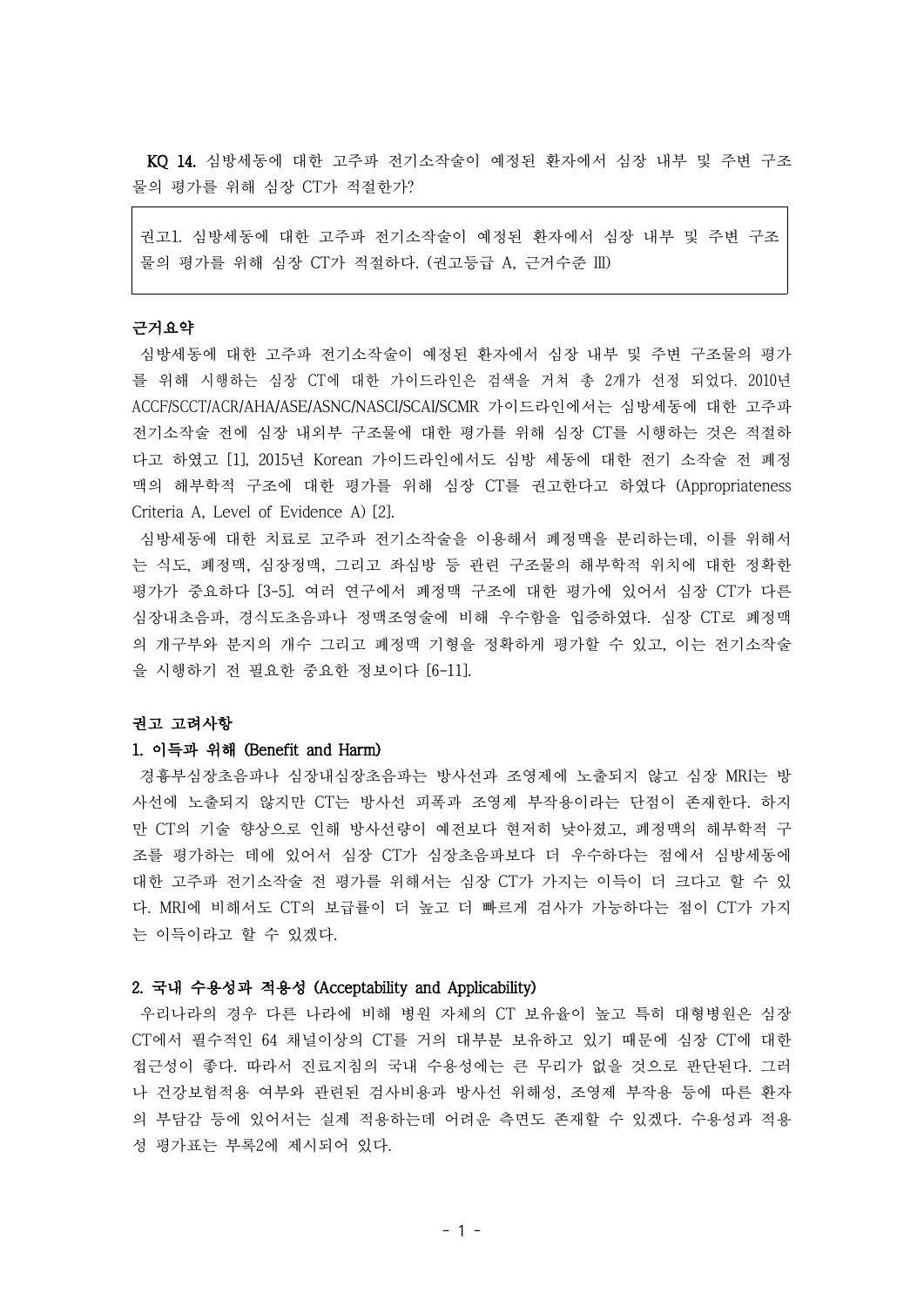## 3. 검사별 방사선량

심장 CT 2 or 3

## 참고문헌

- 1. ACCF/SCCT/ACR/AHA/ASE/ASNC/NASCI/SCAI/SCMR 2010 Appropriate Use Criteria for Cardiac Computed Tomography. A Report of the American College of Cardiology Foundation Appropriate Use Criteria Task Force, the Society of Cardiovascular Computed Tomography, the American College of Radiology, the American Heart Association, the American Society of Echocardiography, the American Society of Nuclear Cardiology, the North American Society for Cardiovascular Imaging, the Society for Cardiovascular Angiography and Interventions, and the Society for Cardiovascular Magnetic Resonance.
- 2. Kim YJ, Yong HS, Kim SM, et al. Korean guidelines for the appropriate use of cardiac CT. Korean J Radiol. 2015;16(2):251–285. doi:10.3348/kjr.2015.16.2.251.
- 3. Chyou JY, Biviano A, Magno P, Garan H, Einstein AJ. Applications of computed tomography and magnetic resonance imaging in percutaneous ablation therapy for atrial fibrillation. J Interv Card Electrophysiol 2009;26:47-57.
- 4. Hemminger EJ, Girsky MJ, Budoff MJ. Applications of computed tomography in clinical cardiac electrophysiology. J Cardiovasc Comput Tomogr 2007;1:131-142.
- 5. Saremi F, Tafti M. The role of computed tomography and magnetic resonance imaging in ablation procedures for treatment of atrial fibrillation. Semin Ultrasound CT MR 2009;30:125-156.
- 6. Lacomis JM, Wigginton W, Fuhrman C, Schwartzman D, ArmfieldDR, Pealer KM. Multi-detector row CT of the left atrium and pul-monary veins before radio-frequency catheter ablation for atrial fi-brillation. Radiographics 2003;23(suppl):35S–48S.20.
- 7. Jongbloed MR, Dirksen MS, Bax JJ, Boersma E, Geleijns K, LambHJ, van der Wall EE, de Roos A, Schalij MJ. Atrial fibrillation:multi-detector row CT of pulmonary vein anatomy prior to radio-frequency catheter ablation–initial experience. Radiology 2005;234:702–9.21.
- 8. Stanford W, Breen JF. CT evaluation of left atrial pulmonary venousanatomy. Int J Cardiovasc Imaging 2005;21:133–9.22.
- 9. Schwartzman D, Lacomis J, Wigginton WG. Characterization of leftatrium and distal pulmonary vein morphology using multidimen-sional computed tomography. J Am Coll Card 2003;41:1349–57.23.
- 10. Wood MA, Wittkamp M, Henry D, Martin R, Nixon J, Shepard RK,Ellenbogen KA. A comparison of pulmonary vein ostial anatomy bycomputerized tomography, echocardiography, and venography in pa-tients with atrial fibrillation having radiofrequency catheter ablation.Am J Card 2004;93:49–53.
- 11. Jongbloed MR, Bax JJ, Lamb HJ, Dirksen MS, Zeppenfeld K, vander Wall EE, de Roos A, Schalij MJ. Multislice computed tomography versus intracardiac echocardiography to